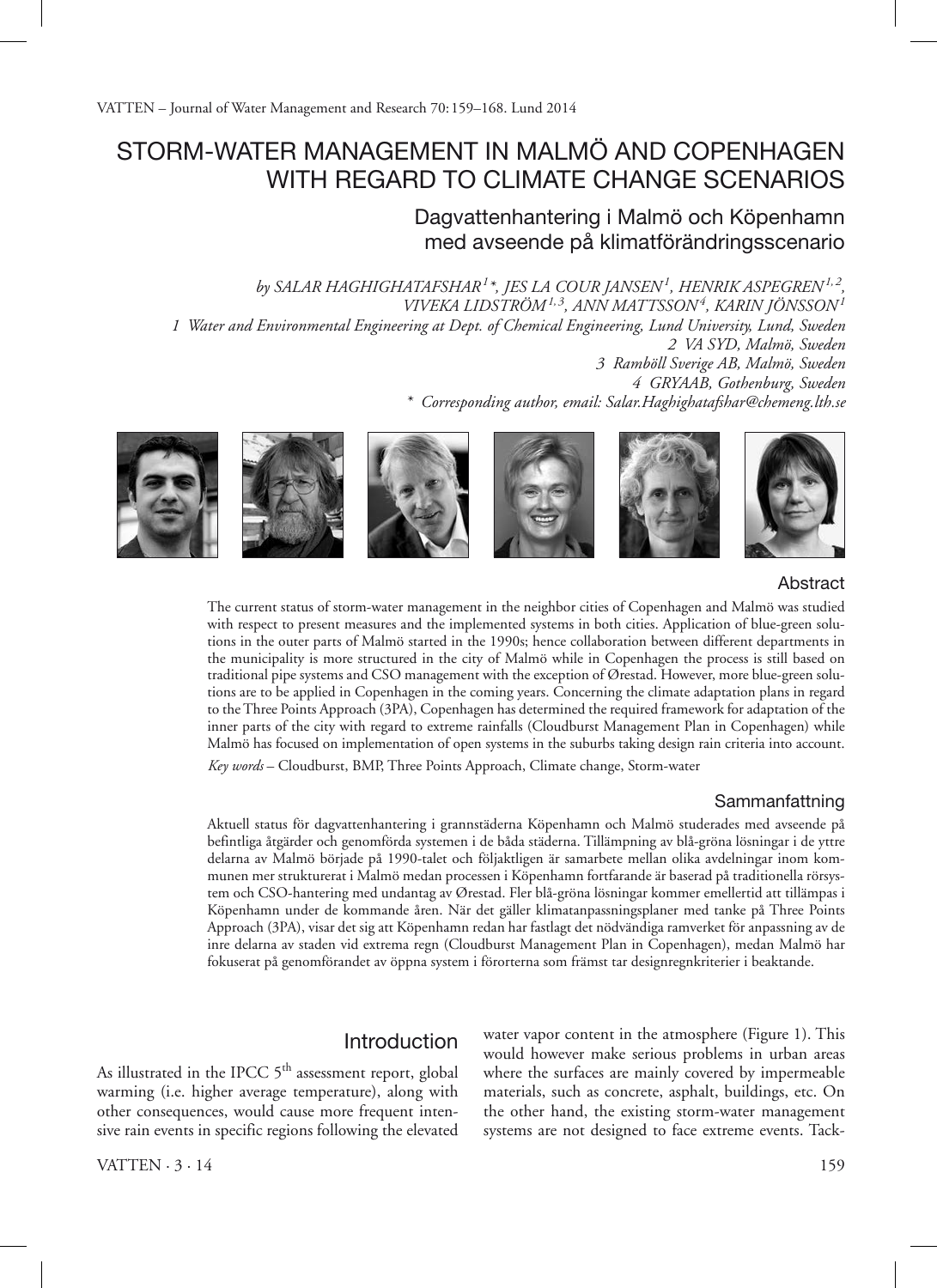

Figure 1. *Effect of global warming on many different components of the water cycle. Arrow direction shows the expected change; i.e. higher (up), lower (down). Adopted from Climate Change (2013) with permission*.

ling the storm water problem has to be done from different aspects in order to be able to move towards sustainable development. The pattern of sustainable development in which social progress, economic development and environmental responsibility are interacting within a well-balanced equilibrium can be severely disturbed by mismanagement of storm water in urban areas regarding both its quantity and quality.

Climate change is believed to lead to more intense precipitation trends in the future in Scandinavian countries (Collins et al., 2013). Moreover, Denmark and Sweden are amongst those countries which are expected to be exposed to intensive storms as well as sea level rising according to the latest IPCC report. Four strong

Tabel 1. *Information about the storm events causing considerable damages in Sweden since 1999 according to Svensk Försäkring (2014)*.

| Storm      | Year | Registered damages<br>(Number) | Cost<br>(Million SEK) |  |  |
|------------|------|--------------------------------|-----------------------|--|--|
| Anatol*    | 1999 | 22 3 65                        | 970                   |  |  |
| $Gudrun*$  | 2005 | 90 220                         | 3965                  |  |  |
| Per        | 2007 | 16 3 34                        | 551                   |  |  |
| $Simone^*$ | 2013 | 13 196                         | 428                   |  |  |
| Hilde      | 2013 | 1794                           | 59                    |  |  |
| $Sven*$    | 2013 | 8 3 1 4                        | 264                   |  |  |
| Ivar       | 2013 | 5 1 1 4                        | 186                   |  |  |
|            |      |                                |                       |  |  |

\* Storms by which the Öresund region was affected severely.

storm events struck Sweden in 2013 of which the storms Simone and Sven (known as Allan and Bodil in Denmark) occurred in the Öresund region – where the densely populated cities of Copenhagen and Malmö are located. These storms have cost Sweden about 700 million Swedish kronor paid by insurance companies while the costs in Denmark by the same storms mounted up to 4.2 billion Danish kronor, according to Insurance Sweden (Svensk Försäkring, 2014). More recently the cloudburst on  $30^{th} - 31^{st}$  August 2014 in Malmö and Copenhagen, corresponding to a 100-year rain (SMHI, 2014), caused household flooding as well as serious damages to the transportation networks of the cities.

Existing storm-water handling systems in Scandinavian countries are mainly dominated by pipe networks which can be regarded as the traditional approach towards management of urban runoff. As cited by US EPA the pipe-oriented systems may have been originated based on the idea that *dilution is the solution to pollution*. Consequently quick transport of wastewater to farther locations from the city was believed to be the answer to waste problems. Combined sewer networks are normally associated with severe problems with combined sewer overflows (CSO) or increased influent to the wastewater treatment plant (WWTP) in case of intensive precipitations; while separate sewers, though more convenient in many ways, is regarded as an expensive solution mostly insufficient in case of extreme rainfalls.

Best management practices (BMPs) are the alternatives to the traditional pipe-oriented systems. BMPs (open systems, blue-green solutions) are also known as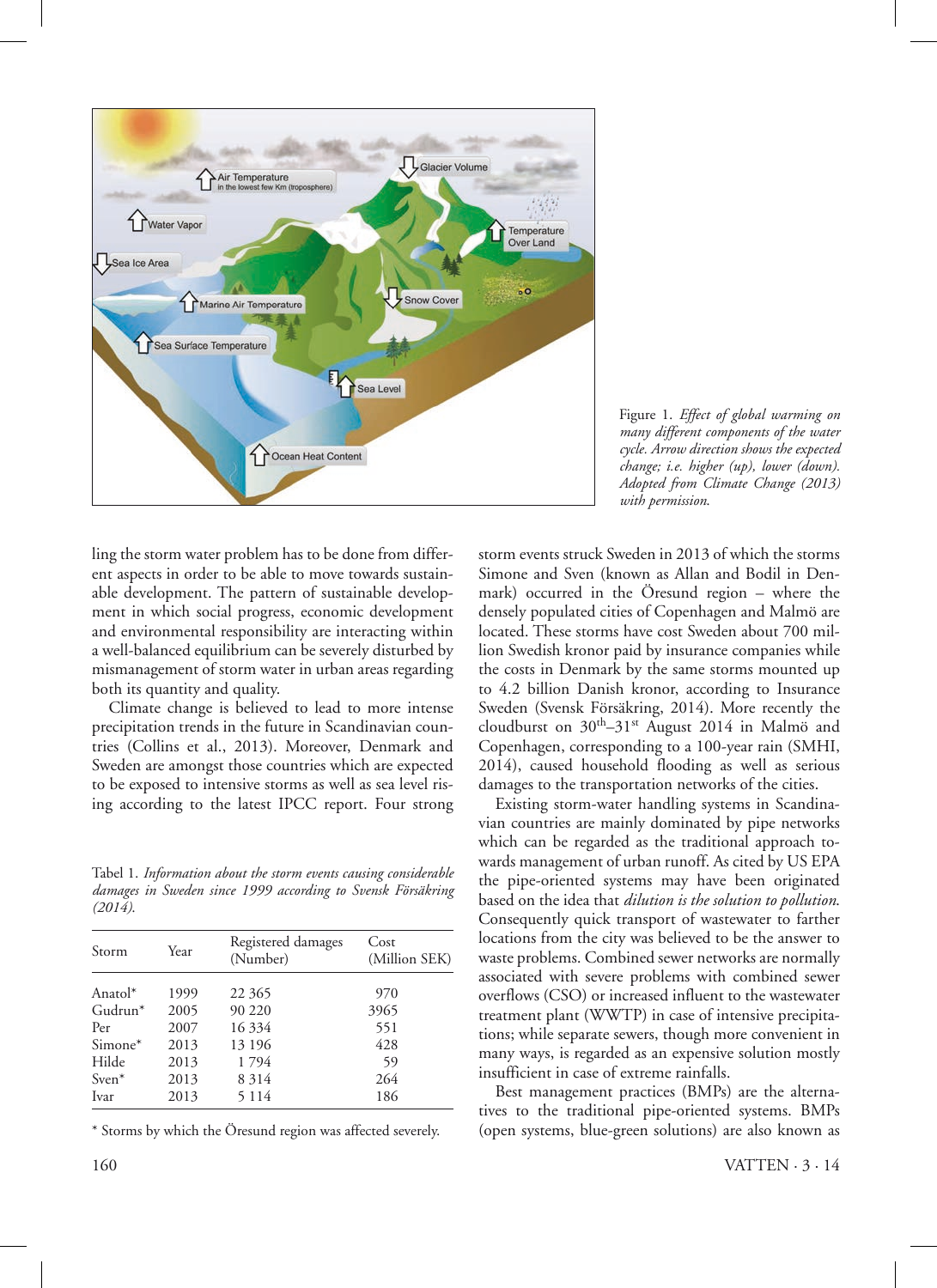key actors within sustainable urban development systems (SUDS) and low impact development (LID). The idea with the alternative approach is to mimic the natural processes in the urban areas in order to handle the storm water. Slow transport, detention ponds and lakes, green roofs, etc. are considered to be methods within the context of BMPs. The definition of sustainability in storm-water management in Sweden, and especially southern Sweden, is to a great extent influenced by Peter Stahre who made intensive studies in this field. His books "Sustainability in urban storm drainage" and "Blue-green fingerprints in the city of Malmö, Sweden: Malmö's way towards a sustainable urban drainage" shaped the framework of a sustainable approach towards urban drainage. The definition of "blue-green" has to be discussed further since it is not well-developed. Basically all the storm drainage techniques that blend the following three aspects can probably be called "a blue-green" solution:

- 1 Hydraulic control of storm water
- 2 Quality control of storm water regarding organics, pathogens, biocides, micro-pollutants, heavy metals, etc.
- 3 Added value of the system i.e. storm water shall play an aesthetic role in the urban landscape and contribute to biological diversity.

Traditional piping network for handling the storm water on some occasions does not have the capacity to handle the flows. This causes flooding of urban areas (in separate networks), discharge of untreated combined sewer overflows or flooding of buildings (in combined sewer systems) or a combination of these problems. Even development of open solutions for enormous volumes of storm water, such as the 1000-year storm in Copenhagen 2011, is an ongoing process with lots of debates on unsolved problems concerning technical, social, legislative, economical, and political aspects. The quality of storm water varies a lot depending on the surface the drops land on. Storm water flowing over industrial areas has different composition from that of a real-estate accommodation area. Heavy-metals, biocides and polycyclic aromatic hydrocarbons (PAHs) are the most problematic fraction of the pollutants in storm water compared to organics and nutrients. The combination of the pollutants in storm water and relatively large volumes of urban runoffs make efficient treatment very challenging with respect to technique and economy. There is no indepth evaluation of all the current open solutions systematically applied in cities i.e. retention ponds, swales and wetlands regarding nutrients uptake, organics reduction, heavy metals, biocides etc. in such systems. Considering the serious problems regarding management of quantity and quality of storm water, application of an aesthetic function seems to be far more problematic where the risk for human contact with the collected storm water is high.

Regardless of the techniques and methods used for handling of storm water in urban areas, urban flood risk management can be done at three different levels known as the Three Points Approach (3PA) as suggested by Fratini et al. (2012). The 3PA classifies rain/storm events into three different categories: 1) Design rain, 2) Extreme rain, 3) Little rain based on their impacts on urban life quality and likely risks associated. The three levels of 3PA are shown in Figure 2 while further expla-



Figure 2. *Three Points Approach (3PA) as introduced by Fratini et al. (2012) classifying the rainfall events according to rain intensity (flood return period) and their associated costs.*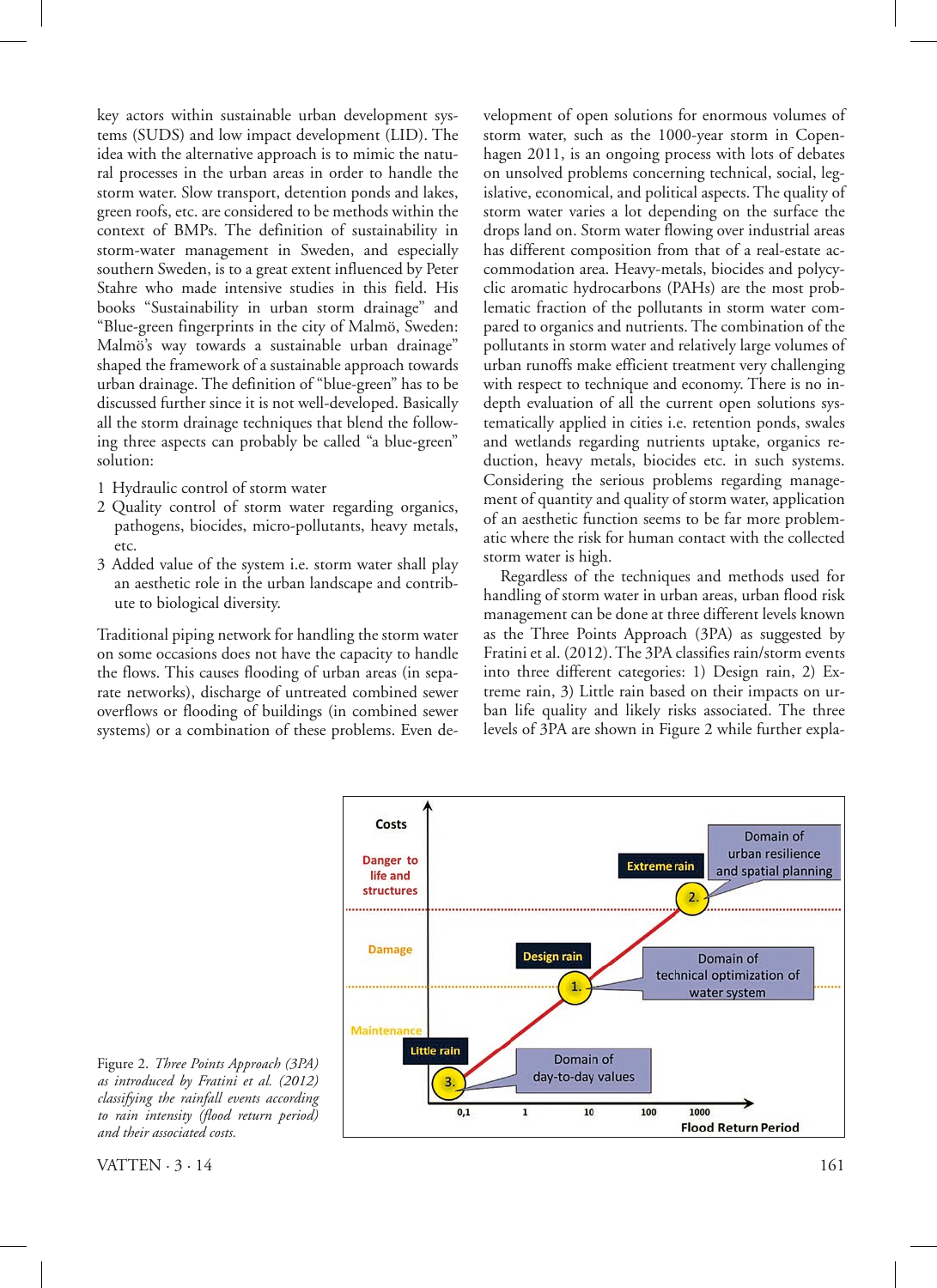nations and elaboration can be read through Fratini et al. (2012). Appropriate adaptation of the entire stormwater handling system for meeting the needs in case of all three rain categories, as classified in 3PA, would be a considerable step towards a sustainable urban drainage. It should be considered that it is the combination of all levels that could result in systematic efficiency in case of more intense rainfalls. For example, maintenance of storm-water handling systems which is underlined in case of little rain has a significant role in efficiency and functionality of the system in case of design rain and extreme rain. Therefore development of new methods and techniques for management of rain events at different intensities is one of the missing loops of the sustainable management chain.

Moreover there is a high degree of uncertainty regarding the future climate conditions which leads to less determinacy level in the selection of an appropriate act that in turn makes the decision process very sophisticated. Rare occurrence of extreme storms which cause catastrophes is another reason making it more difficult to realize the necessity of implementation of preventive-adaptive measures in urban areas. This is true for extreme storms which so far have been seen as too rare and/or uncertain events; hence relatively less focus has been allocated by politicians and other decision makers on alleviation of the storm water/flooding problems, especially when no serious extreme rainfall and its consequent damages have been experienced.

Meanwhile legislations are passed, at both European and national levels, delimiting the water, wastewater, and storm water sectors within tighter requirements. European Flood Risk Directive (2007/60/EC) asks the member states to evaluate and assess flood risks with respect to flooding and its impact on public health and life, the environment, cultural heritage and economic activity. According to the plan all member states are required to generate flood risk management plans including assessments, risk maps and measures regarding prevention, protection and preparedness by 2015. The latest EU Bathing Water Directive (2006/7/ EC) is another example stipulating stronger requirements on E. Coli and Enterococci levels in the receiving waters used for bathing. Such legislations bring up an important discussion among different actors of the city regarding responsibilities.

In order to be able to tackle such discussions it seems necessary to know the current management system in an urban area. Malmö, the largest city in southern Sweden, and Copenhagen, capital of Denmark, are chosen for this study as the neighbor cities in the Öresund region with similar climate but different history of storm-water management.

#### Storm-water management in Malmö

The storm-water management in Malmö is driven by an official document (Storm-water Strategy for Malmö) generated through a mutual agreement between VA SYD and Malmö City (municipality). The initial version of the document was published in 2000 where some basic principles were underlined regarding the stormwater management:

- The natural water balance should not be affected negatively by urbanization.
- Sources that contribute to pollution of storm runoff should be limited.
- The storm-water handling system shall be designed in order to avoid harmful flooding in case of intensive rainfalls.
- The storm-water handling system shall be designed so that a large part of the pollution in the urban runoff is removed on its way towards the recipient.
- Storm water shall be used as a positive resource in urbanization.
- Open solutions for storm water shall be prioritized as much as possible in the new developments.

The latest version of the policy, published in 2007, in which the above stated principles are deepened and practical approaches are explained. The major part of this policy is dedicated to explanation of the responsibilities of different departments of the municipality as well as VA SYD. Severe difficulties were faced in the late 1980s regarding cooperation of city actors which made it almost impossible to implement a storm-water handling project with sustainability fingerprints. However the policy has been the outcome of about 10 years of experience in negotiation, collaboration and cooperation between different actors of the city from 1989 to 2000. Today it seems that different departments of the municipality in Malmö have realized the importance of the storm-water management as it is taken into consideration at very early stages of city planning. Consequently a framework for responsibilities associated with each department/actor is generated, clarifying the role of different actors all the way from planning to maintenance of the system in addition to some other acts such as classification of runoff quality with respect to urban land-use as well as classification of recipients based on their sensitivity to flow, nutrients and pollutants.

Moreover, the Swedish parliament has passed a bill targeting the pressure reduction on the environment by 2020 and the climate change in 2050. The bill is known as Sweden's Environmental Quality Objectives which consists of 16 goals. The bill aims to be the main driving force in achievement of a decent environmental quality in Sweden by initiating a holistic integrated movement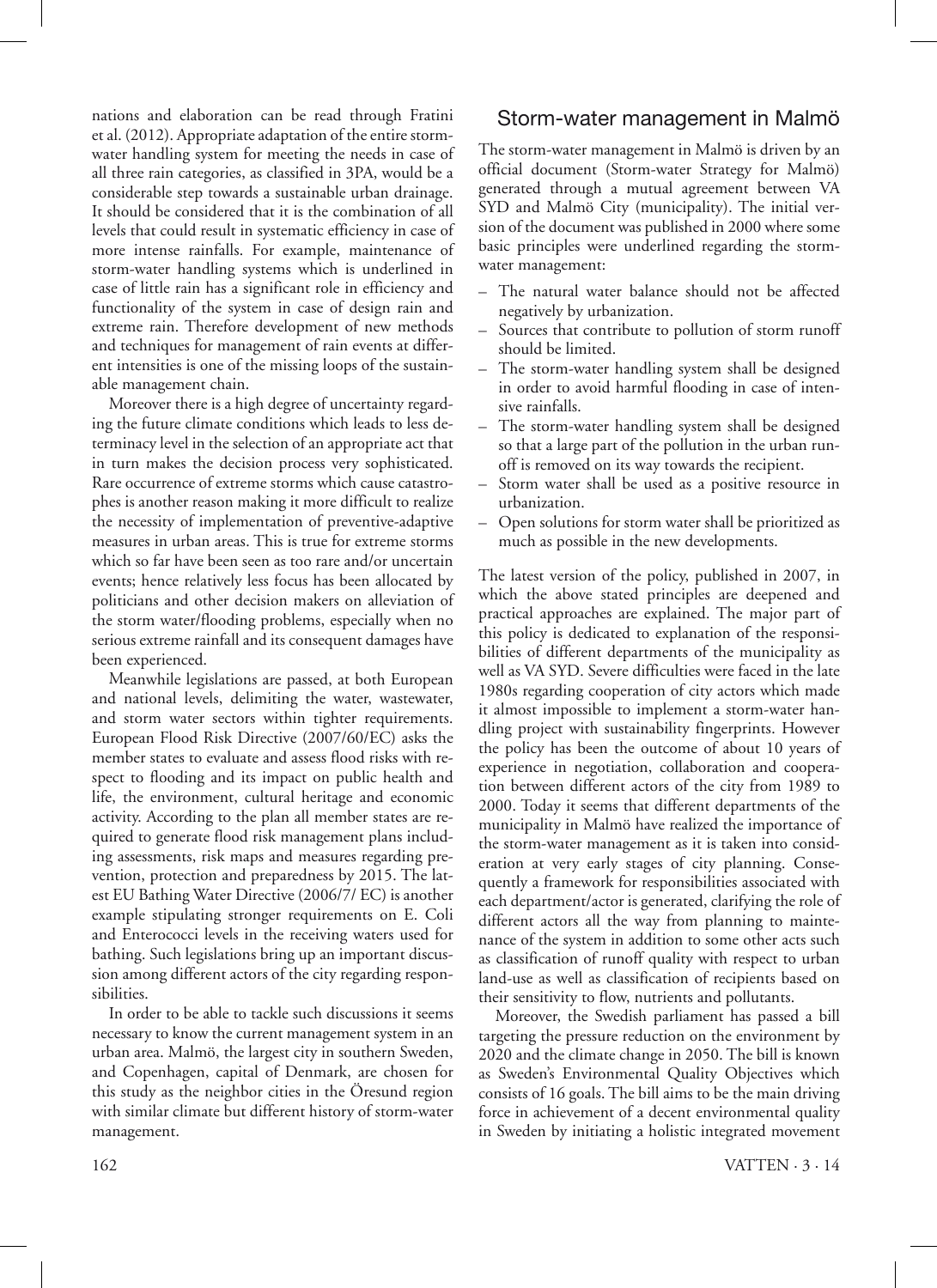

Figure 3. *Implementation levels of open storm drainage systems and their applicable techniques [redrawn according to Stahre (2006) with permission]*.

through different governmental agencies, public agencies, NGOs, enterprises as well as individuals. A specific agency is assigned as the main responsible for each goal while it is utterly understood that fulfillment of the goals requires public care and sometimes international collaboration. The Ministry of Environment is the supreme responsible and the main supervisor of the status of the drawn vision.

A closer look into the objectives could reveal that fulfillment of some of the objectives will lead to better storm-water quality. Achievement of goals such as Clean Air, Natural Acidification Only and A Non-Toxic Environment would influence the storm-water quality positively while control and management of storm-water quality would contribute to other goals such as Good-Quality Groundwater, A Balanced Marine Environment, Thriving Wetlands especially in urban areas.

Since the early 1990s there has been a shift towards open solutions in storm-water management in Malmö. These solutions are mainly considered as Best Management Practices (BMPs), Sustainable Urban Drainage Systems (SUDS) or Blue-green solutions for urban drainage. The process of the transformation from traditional urban drainage towards a sustainable approach, with all the hurdles and difficulties faced at the time, is well described by Peter Stahre in his book "Blue-green Fingerprints in the City of Malmö; Sweden". As a result, Malmö is one of the leaders in application of sustainable urban drainage systems in Sweden. The main objectives of the BMP are to decrease and slow down the runoff flow in the urban areas so that the existing piping network does not get overloaded. These measures can be implemented on private lands (known as source control methods) and on public lands. Figure 3 shows the different levels of implementation of open storm drainage together with some examples of the techniques and meth-

 $VATTEN \cdot 3 \cdot 14$  163

ods applicable at each level. It should be noted that the mentioned techniques under each level in Figure 3 are not specifically unique for that level but are the most frequently implemented techniques. This means that for instance permeable paving or ponds can be a source control technique if implemented on private land. In many cases it is not easy to assign the project singly to one of the four levels of implementation since most of the projects could be multi-functional in this respect (e.g. meandering creeks leading to a recipient can be a "slow transport" implemented at "downstream control" level).

Figure 4 shows the distribution of combined and separate sewer networks in the city of Malmö. About 35% (~2800 hectares) of the Malmö city has combined sewer systems of which about 20% (~550 hectares) is non-effective separate systems. A non-effective separate storm-water system is a duplicate system which is not diverted to the recipient directly so the storm water eventually flows into the combined system and is then led to wastewater treatment plants. The combined sewer is traditionally present in the older parts of the cities which are normally tightly constructed and highly populated. These circumstances make the application of new solutions such as open systems almost impossible; moreover substitution of a combined sewer with a separate sewer seems to be an extremely costly and complicated process. However the outskirts of the city and relatively recent developments in Malmö city have been supplied with duplicate sewer systems together with open solutions in certain areas. Additionally over 20 projects within the context of sustainable urban drainage has been defined and implemented in Malmö (pointed out in Figure 4) as listed in Table 2 which is adopted from the book "Blue-green Fingerprints in the City of Malmö; Sweden" and has been updated based on information from VA SYD.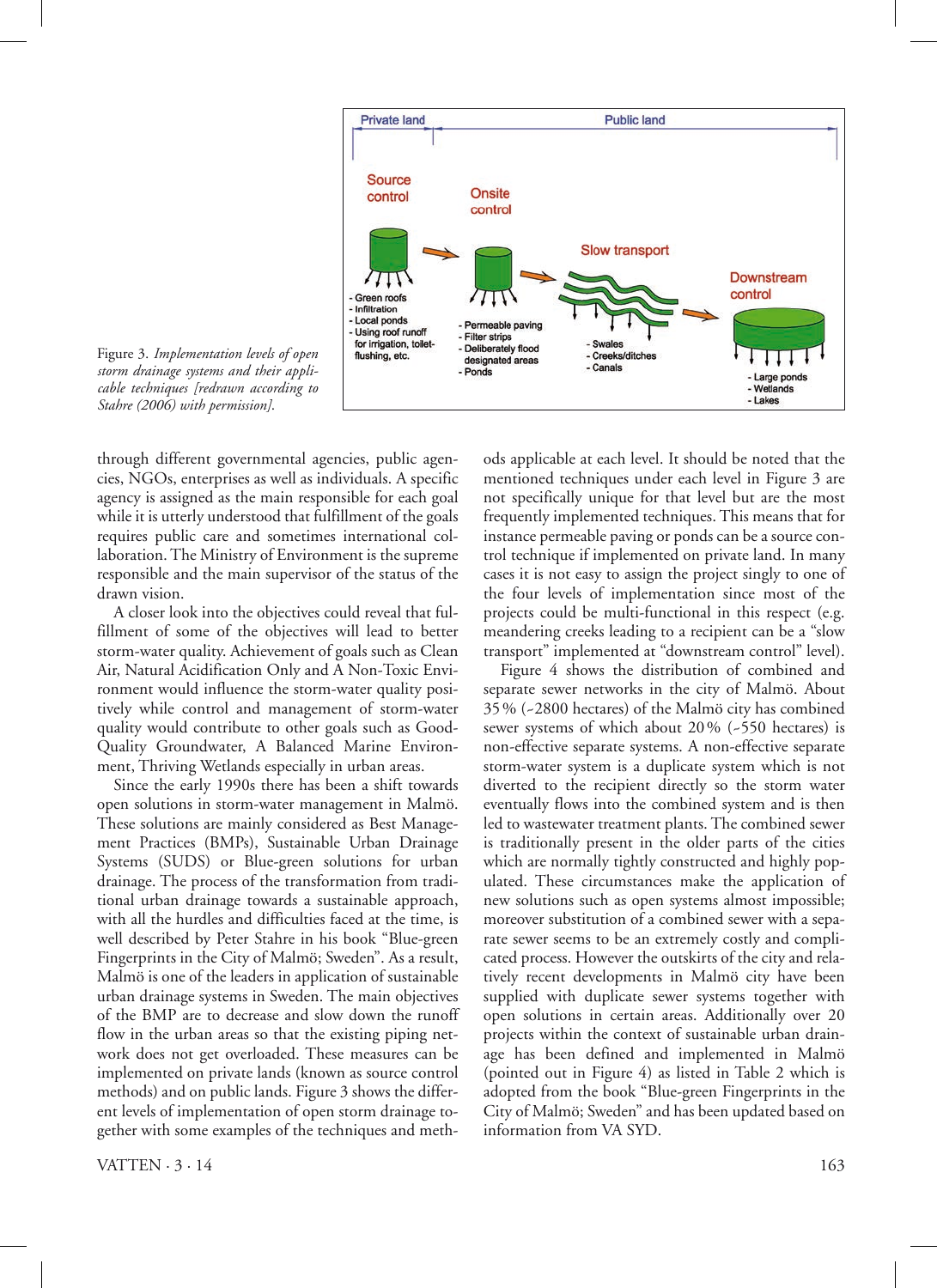![](_page_5_Figure_0.jpeg)

Figure 4. *Different storm water collection networks as well as implemented open solutions in the urban areas of Malmö, Sweden. Measure No. 22 according to Table 2 is implemented within the combined sewer area wherever applicable. The basic map for generation of this figure is adopted from VA SYD (2009) with permission*.

|   | ID Name                                            | Year of<br>implementation | Type of facility                                                             | Level of<br>implementation         |
|---|----------------------------------------------------|---------------------------|------------------------------------------------------------------------------|------------------------------------|
|   | 1 Toftanäs wetland park                            | 1989-1990                 | Wetland, controlled flooding                                                 | Downstream control                 |
|   | Sallerupsvägen                                     | 1992                      | Pond, meandering creek, root zone                                            | Slow transport/ Downstream control |
| 3 | Kasernparken                                       | 1992-1993                 | Pond, reed bed                                                               | Onsite control                     |
|   | 4 Amiralsgatan                                     | 1995-1996                 | Ponds                                                                        | Onsite control                     |
|   | 5 Husie lake                                       | 1996-1997                 | Detention lakes                                                              | Downstream control                 |
|   | Olof Hågensens wetland                             | 1997                      | Wetland, controlled flooding                                                 | Downstream control                 |
|   | Vanåsgatan                                         | 1999                      | Swales, inverted traffic bumps                                               | Slow transport                     |
| 8 | Svågertorp                                         | 1998-2001                 | Soakaways (dry wells), ponds                                                 | Onsite control                     |
|   | 9 Limhamnsfältet                                   | 1998                      | Swale                                                                        | Slow transport                     |
|   | 10 Augustenborg                                    | 1998-2005                 | Green roofs, canals, swales, ponds,<br>permeable paving, controlled flooding | Source/onsite control              |
|   | 11 Bo 01 housing exhibition 2000–2002              |                           | Open canals, rain gardens, water artwork                                     | Source control                     |
|   | 12 Fjärilsparken                                   | 2000-2004                 | Eco-corridor (regional swale)                                                | Slow transport/ Downstream control |
|   | 13 Elinelund recreation area                       | 2001-2002                 | Ponds, filter walls                                                          | Downstream control                 |
|   | 14 Gottorpsvägen                                   | 2001                      | Ponds, filter walls                                                          | Downstream control                 |
|   | 15 Vintrie                                         | 2001-2003                 | Detention ponds in series                                                    | Downstream control                 |
|   | 16 Annestad                                        | 2005                      | Detention canal, controlled flooding                                         | Onsite control                     |
|   | 17 Växthusparken                                   | 2005                      | Eco-corridor (open watercourse and pond) Slow transport                      |                                    |
|   | 18 Tygelsjö eco-corridor                           | 2004-2007                 | Eco-corridor (wetland, watercourse and<br>ponds)                             | Downstream control                 |
|   | 19 Gyllins trädgård                                | 2009-2010                 | Green roofs, controlled flooding                                             | Source control                     |
|   | 20 Skogholms meadows                               | 2011                      | Detention ponds in series                                                    | Downstream control                 |
|   | 21 Hyllie Water Park                               |                           | 2014 (expected) Detention pond                                               |                                    |
|   | 22 Disconnection of roof                           | $\overline{\phantom{0}}$  | Infiltration, controlled flooding                                            | Source control                     |
|   | drains from CS                                     |                           |                                                                              |                                    |
|   | 23 Choking of storm drains 2007<br>in CS (Limhamn) |                           | Controlled flooding                                                          | Onsite control                     |
|   |                                                    |                           |                                                                              |                                    |

Table 2. *List of the BMP implementations in the city of Malmö and their characteristics (Expanded from Stahre, 2008)*.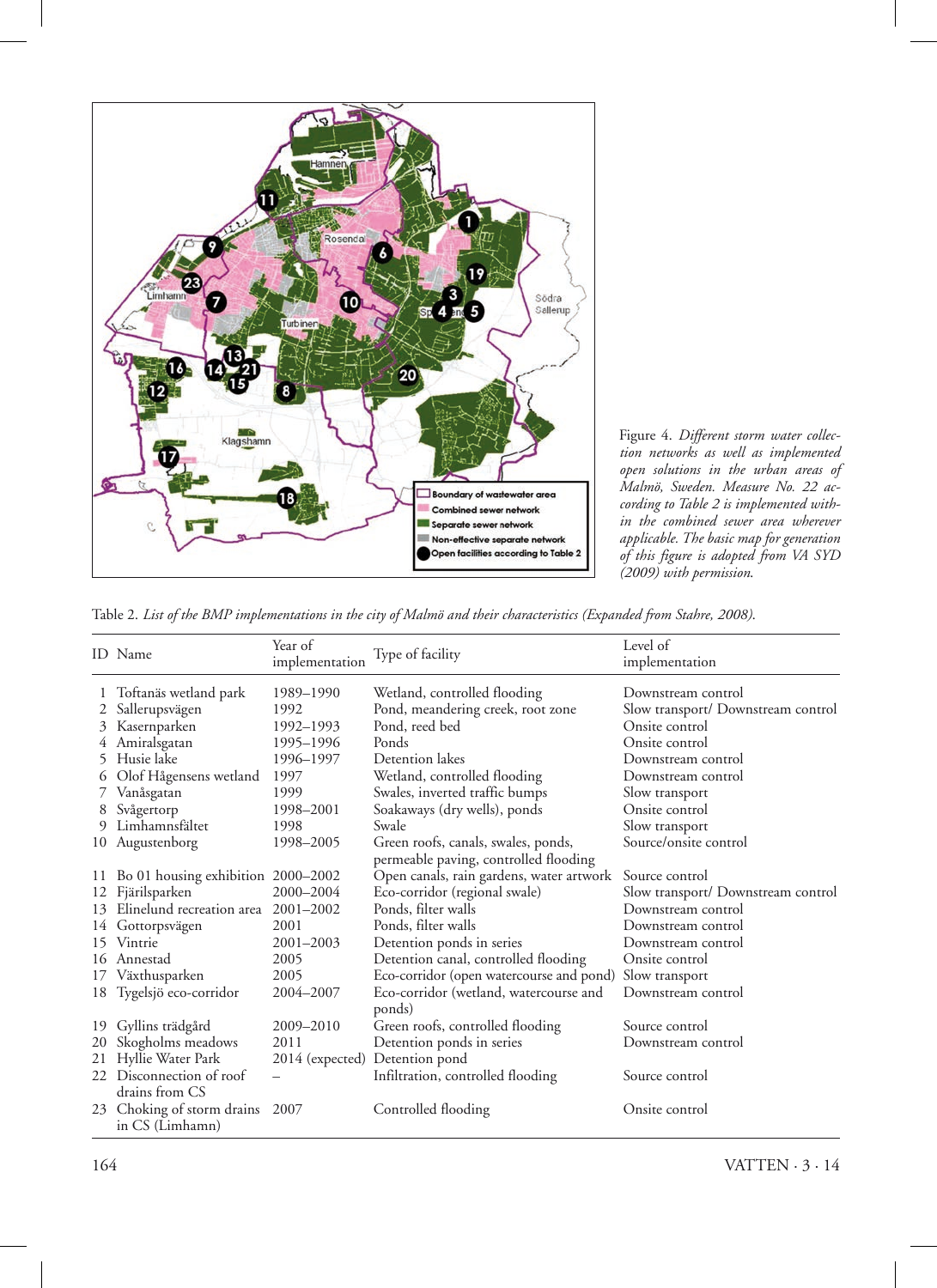However, despite all the implemented open systems in Malmö the storm Sven  $(5<sup>th</sup> - 7<sup>th</sup>$  of December 2013) showed that the city was still prone to critical damages in case of severe rainfall events. During the storm the water level in the city canals of Malmö raised about 1.5 m while the three year-old metro network of Malmö was only 15 cm (in water level) away from being flooded (Westerberg, 2014). The most recent cloudburst on  $31<sup>st</sup>$ of August 2014 was another clue demonstrating the need for an efficient storm-water handling system in Malmö.

Studies have been done regarding the sea level rising concerning the coasts of Malmö which has led to re-consideration of a course of action for all new constructions to be at least 3 m above sea level (Dialog-pm, 2008:2) if no other measure of flood protection is implemented in the area. The previous guideline stated a minimum level of 2.5 m above the sea level for new constructions.

### Storm-water management in Copenhagen

Copenhagen is mainly dominated by combined sewer systems with the exception of Ørestad and a narrow strip along the harbor which have separated sewer networks

(Figure 5). Water quality in the Copenhagen harbor has always been an important issue for the Copenhageners. As reported by Lindegaard (2001) it was in 1930 that the local council representatives reacted against the environmental water quality in Copenhagen putting the blame on the city of Copenhagen (municipality) for releasing 370 000 tons of waste including wastewater from households into the Sound. This argument brought up the demand for treatment of the municipal wastewater from Copenhagen (Lindegaard, 2001). The municipality decided to build a WWTP at Kalvebod and implemented chlorine disinfection to the treated wastewater from Helgoland. It was in 1932 that the municipality closed down the bathing locations in Kalvebod and Helgoland due to high bacterial content in the water.

Since the 1990s improvement of water quality in the Copenhagen harbor has been a driving force to control flooding and sewer overflows into the harbor. Heavily polluted water caused by industrial impacts and combined sewer overflows had made it completely impossible to use the harbor for water-based recreational purposes for decades. In total 93 outlets released CSO into the harbor and its neighboring coasts in case of heavy rainfalls.

The aim to achieve a water quality suitable for swim-

![](_page_6_Figure_7.jpeg)

![](_page_6_Figure_8.jpeg)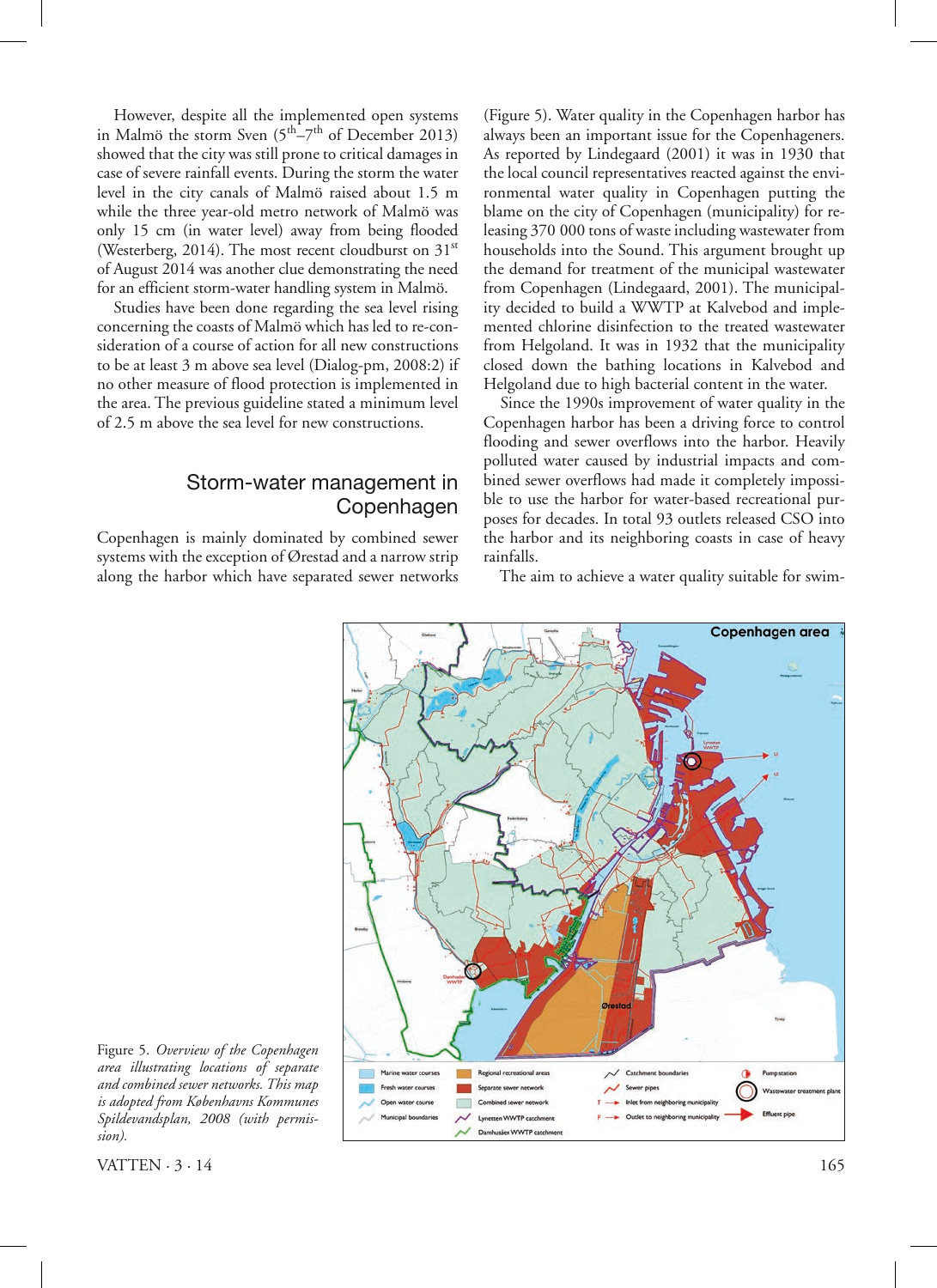ming in the harbor initiated a plan in the municipality of Copenhagen in order to decrease the release of pollutants into the harbor. Many retention basins were built at the overflow points which could detain the overflow water for a certain time until the network could handle it back. Construction of retention basins was a great progress in line with the defined aim which decreased the number of the outlets down to 38. Now CSOs occur at very extreme rainfalls (i.e. overflow takes place at higher hydraulic gradients in the pipe system compared to the original conditions). Also an online warning system controls the bathing water quality in the harbor.

The intense storm on the  $2<sup>nd</sup>$  of July 2011 in Copenhagen has probably been a turning point in the history of storm-water management in Denmark. About 150 mm rain in about 2 hours, corresponding to a 1000-year rain, led to approximately one billion euros insurance claims in the Copenhagen area (Fink, 2014). Moreover, critical infrastructures were damaged, hospitals were close to be evacuated and the emergency services were threatened seriously. Since then the storm-water management has been considered as one of priorities in the urban planning in Copenhagen.

The Cloudburst Management Plan (October 2012) can be regarded as the guideline and policy for stormwater management in Copenhagen. Cloudburst Management Plan has been worked out by the City of Copenhagen via cooperation with Copenhagen Energy (Københavns Energi), the city of Frederiksberg, Frederiksberg utility company (Frederiksberg Forsyning) as well as neighboring local authorities whose storm water is diverted to the common water courses through Copenhagen. The collaboration of different city actors and their mutual agreement on the Cloudburst Management Plan makes it more convenient to plan, design and implement storm-water management projects with a holistic perspective in the city of Copenhagen. The document is an offshoot to the Copenhagen Climate Adaptation Plan (August 2011) with some changes initiated from the experiences of the  $2<sup>nd</sup>$  of July 2011 extreme storm. The Climate Adaptation Plan suggests two measures in order to mitigate flooding in case of extreme events: a) Changing the current combined sewer network to separate network (long-term plan), b) Using public surfaces with low sensitivity e.g. parks, sport fields and open spaces for temporary storage of storm water (known as Plan B). However the  $2<sup>nd</sup>$  of July 2011event proved that the maximum volume contained on such surfaces in Copenhagen area would only cover a minor proportion of the flood during the extreme rainfall events. Therefore, the Cloudburst Management Plan is issued by introducing additional measures which could lead the storm water to the sea via roads, canals, urban waterways and underground tunnels. The legal problems for financing such inter-institutional provisions are identified and asked to be solved by the Danish Ministry of Environment. Moreover, environmental impacts of such water outpourings into the water courses are planned to be investigated.

The Cloudburst Management Plan also recommends a new risk dimensioning criteria. The suggested criteria allows the sewer water level reach the ground surface once in a 10-year course (i.e. the former criteria) as well as 10 cm flooding above ground level once every 100 years. The100-year storm is selected based on economical evaluation of different approaches. Controlling the flood level of maximum 10 cm above ground level in case of a 100-year storm would be done via combined adoption of storage measures, fast transport via designated surfaces and tunnels all together with public awareness and preparation of their properties against 10 cm of water above the ground level. This means that in future every individual should be prepared to manage 10 cm flood without any substantial damage to the properties.

On the way towards large scale adaptive measures for the city of Copenhagen, as discussed above, blue-green solutions are one of the major available alternatives. The City of Copenhagen has expressed its determinacy for implementations of blue-green solutions concerning storm-water management for alleviation of urban flooding problems. Unlike the situation in Malmö, Copenhagen does not have as many large-scale open storm-water implementations. The only example is available at the Ørestad area in Copenhagen where a series of interconnected canals is recipient to the storm-water runoff from the roofs of the surrounding buildings. There are several projects in the planning phase in Copenhagen which address the common use of urban surfaces, e.g. streets and parks for storm-water control in case of intensive rains. H.C. Andersen's Boulevard, Sankt Annæ Plads, Istedgade, Sankt Jørgens Sø and Sønder Boulevard are some of these conceptual plans under consideration for the Copenhagen area. Figure 6 shows one of the future solutions transforming the street to a storm-water runway in case of intensive rain (Visit http://tredjenatur.dk/portfolio/indre-by-skybrudsplan/ for more graphical illustrations).

### Summary and discussion

The nature of storm-water management in the two compared cities is completely different. In Malmö, many large-scale open storm-water handling implementations (over 20 facilities) are already present in forms such as ponds, wetlands, swales, canals, detention lakes, green roofs, etc. while there is only one large-scale project realized in Copenhagen (Ørestad). The current inter-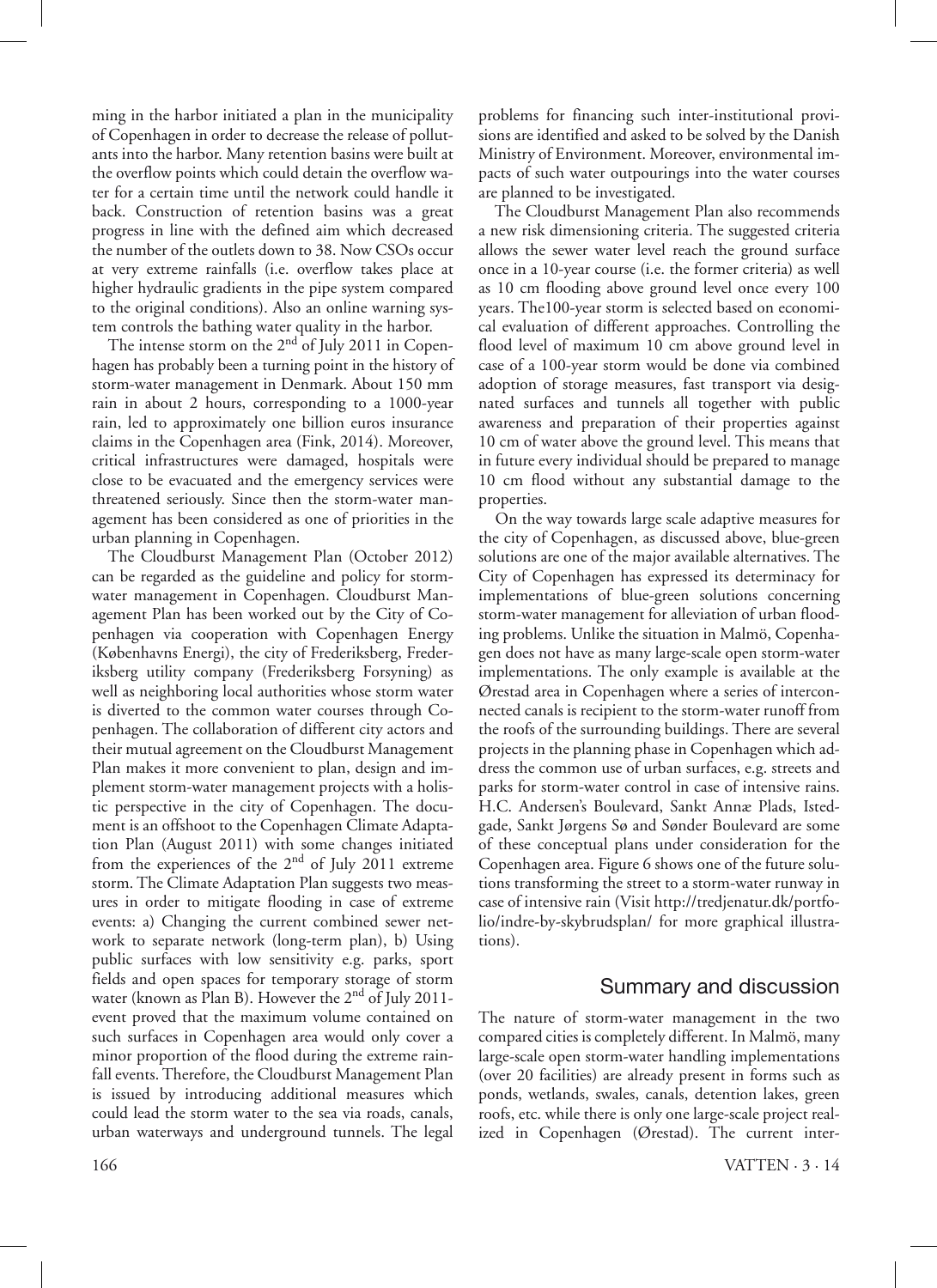![](_page_8_Picture_0.jpeg)

Figure 6. *Open storm water handling solution suggested for Sønder Boulevard in Copenhagen (illustration by Copenhagen municipality). Pictures are adopted from Jørgenssen (2013) with permisson*.

organizational cooperation framework in Malmö owes a lot to Peter Stahre. In other words the existing full-scale implementations of open systems in Malmö can more or less be accredited as Peter Stahre's heritage. The City of Malmö has generated a storm-water policy (Dagvattenstrategi för Malmö, 2008) in which responsibilities of different departments, classification of different recipients according to their sensitivity to high flow/pollution, as well as different sources of pollution in storm water are addressed. This means that the administrative framework for alleviation of storm water in Malmö already exists while an in-depth evaluation of the existing system and its behavior in case of different scenarios for extreme storm events in Malmö as well as its probable consequences needs to be studied.

Improvement of harbor water quality to make it suitable for bathing and recreation has been the main ambition and driving force for wastewater management (including storm water) in the city of Copenhagen for over two decades until the extreme rain event on the  $2<sup>nd</sup>$  of July 2011 which influenced the concept of management fundamentally. Comparing the evolution of the two cities regarding storm-water plans it can be observed that most of the large-scale projects in Malmö are fulfilled in the suburbs of the city while a substantial adaptation plan has neither been implemented nor planned for the inner city areas. Copenhagen, on the other hand, has studied the most vulnerable areas of the city and concentrated on rehabilitating the system by implementation of a holistic approach including all different actors such as utilities, municipalities and public. Quick transport of storm water to the sea by a network of roads, canals and subterranean tunnels, storage of storm water on open areas, sport fields, parks as well as multipurpose streets has all been mentioned as possible solutions in

VATTEN  $\cdot$  3  $\cdot$  14 167

the Cloudburst Management Plan in Copenhagen. Adoption of such an approach requires active engagement of different city actors, as well as legal adaptations. However, inter-organizational cooperation has not been practiced in reality in Copenhagen yet as lack of mutual understanding as well as a framework of responsibilities and contributions were found to be major hurdles on the way of implementation of new techniques, as told in Malmö's experience.

### **Conclusions**

The two cities, despite similar climates, have chosen two different approaches towards management of storm water. Copenhagen has remained loyal to the pipe-bound system while Malmö has gradually shifted towards open solutions and further implementation of Best Management Practices. The history of the concerns and problems plays an important role in adoption of the stormwater handling systems. The extreme flood that took place on the  $2^{\overline{nd}}$  of July 2011 has obviously changed the Danish angle of view so that they are determined to take serious steps in adaptation of the densely constructed parts of Copenhagen for an effective storm-water management. In Malmö, various implementations of Best Management Practices can be observed mostly in the suburbs tackling the handling of the storm water according to the current design criteria. Considering the Three Points Approach (3PA) it might be concluded that the city actors in Copenhagen during the last years have concentrated on solving the problems associated with extreme rain (Point 2); while design rain (Point 1) and maintenance of the system for little rain (Point 3) have been more underlined in Malmö.